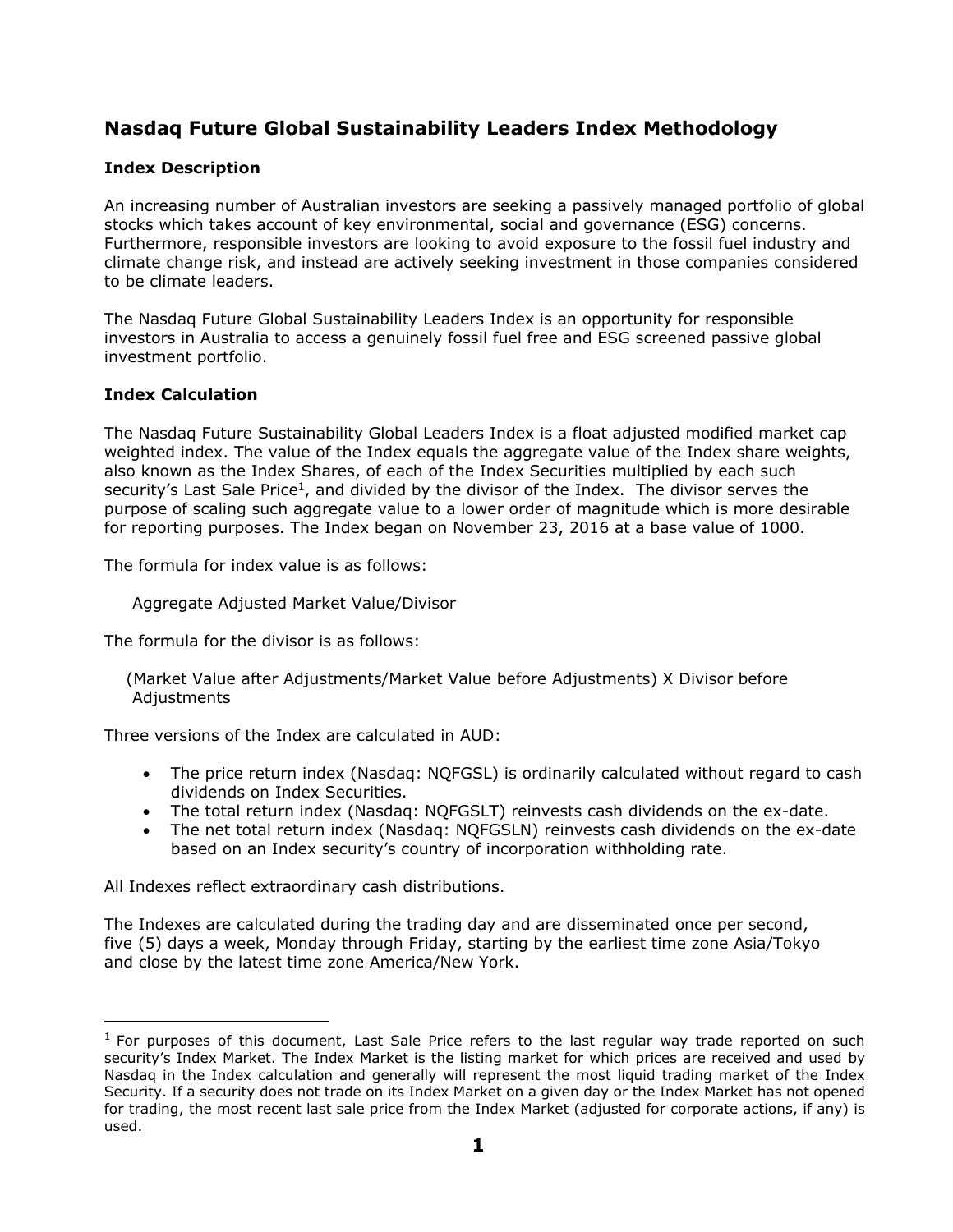## **Eligibility**

Index eligibility is limited to specific security types only. The security types eligible for the index include common stocks, ordinary shares, depositary receipts, shares of beneficial interest and REITs.

### **Eligibility Criteria**

To be eligible for inclusion in the index, a security must meet the following criteria:

- be a member of the Nasdaq Developed Markets Index (NQDM), excluding those listed on an exchange in Australia;
- have a market capitalization of at least \$2 billion USD;
- have a three-month average daily dollar trading volume of at least \$1 million USD;
- have been identified by the Responsible Investment Committee<sup>2</sup> as a "climate leader," being a company that has a carbon efficiency that places it in the top one-third of companies in its industry (where carbon efficiency is based on the greenhouse gas emissions from a company's operations, fuel use and supply chain, divided by its annual revenues) or is otherwise a superior performer on Scope 4 carbon emissions (also known as "avoided emissions");
- have been identified by the Responsible Investment Committee as having passed certain eligibility screens designed to exclude companies that have direct or significant exposure to the fossil fuel industry or that are engaged in other activities deemed inconsistent with responsible investment considerations (as further outlined below);
- one security per issuer is permitted<sup>3</sup>;
- may not have entered into a definitive agreement or other arrangement which would likely result in the security no longer being Index eligible; and
- may not be issued by an issuer currently in bankruptcy proceedings.

#### *Responsible investment screening exclusions<sup>4</sup>*

| Industry/Activity    | <b>Exposure Limit Guidelines</b><br>(% of total revenue) | Explanatory notes                                                                                                                                        |
|----------------------|----------------------------------------------------------|----------------------------------------------------------------------------------------------------------------------------------------------------------|
| Fossil Fuel - direct | $0\%$                                                    | Companies which have fossil fuel<br>reserves, fossil fuel infrastructure,<br>or are involved in the mining,<br>extraction, or burning of fossil<br>fuels |

 $2$  The Responsible Investment Committee is an external advisory committee responsible for determining the list of securities that pass the "Climate Leader" and responsible investment screens outlined above.

<sup>&</sup>lt;sup>3</sup> If an issuer has multiple securities, the security with the highest dollar trading volume will be selected for possible inclusion into the Index.

<sup>&</sup>lt;sup>4</sup> Screening is generally applied only to the relevant company itself and its subsidiaries. Minority holdings (less than 50% ownership) are generally not considered for screening purposes.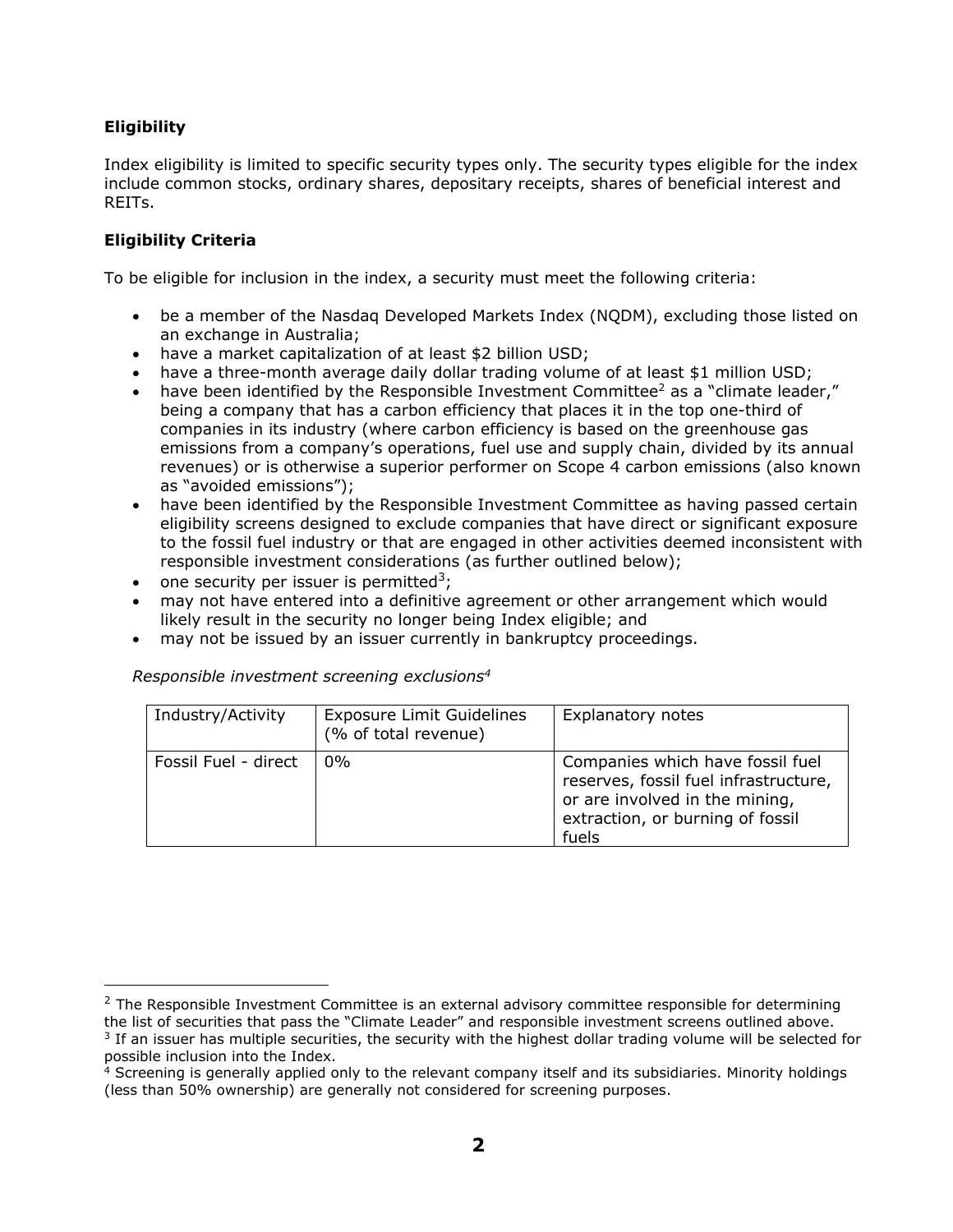| Fossil Fuel -         | 5% for products and                                 | Companies which provide                                                  |
|-----------------------|-----------------------------------------------------|--------------------------------------------------------------------------|
| indirect              | services                                            | products, services or finance which                                      |
|                       |                                                     | is specific to and significant for the                                   |
|                       | Exclude the largest global                          | fossil fuel industry, as well as                                         |
|                       | financiers of fossil fuels,                         | companies with very high use of                                          |
|                       | and financiers of significant                       | fossil fuels*                                                            |
|                       | fossil fuel infrastructure                          |                                                                          |
|                       |                                                     | * except where more than 50% of                                          |
|                       |                                                     | company revenue is derived from                                          |
|                       |                                                     | renewable energy, resource                                               |
|                       |                                                     | efficiency, environmental solutions<br>or energy efficiency products and |
|                       |                                                     | services                                                                 |
| Gambling              | 0% for casinos,                                     |                                                                          |
|                       | manufacture of gaming                               |                                                                          |
|                       | products, and poker                                 |                                                                          |
|                       | machine operations                                  |                                                                          |
|                       | 5% for distribution of                              |                                                                          |
|                       | gambling products                                   |                                                                          |
| Tobacco               | 0% for production or                                |                                                                          |
|                       | manufacture                                         |                                                                          |
|                       |                                                     |                                                                          |
|                       | 5% for sale of tobacco                              |                                                                          |
|                       | products                                            |                                                                          |
| Uranium and           | 0% for uranium mining and                           |                                                                          |
| Nuclear Energy        | nuclear energy                                      |                                                                          |
|                       |                                                     |                                                                          |
|                       | 5% for products and                                 |                                                                          |
| Armaments and         | services to nuclear energy<br>0% for manufacture of |                                                                          |
| Militarism            | armaments and weapons                               |                                                                          |
|                       |                                                     |                                                                          |
|                       | 5% for specific and                                 |                                                                          |
|                       | significant services to                             |                                                                          |
|                       | military and armaments                              |                                                                          |
|                       | manufacture                                         |                                                                          |
| Destruction of        | $0\%$                                               | Companies which have direct                                              |
| Valuable              |                                                     | negative impact on recognised                                            |
| Environments          |                                                     | World Heritage and High                                                  |
|                       |                                                     | Conservation areas                                                       |
| <b>Animal Cruelty</b> | 0%                                                  | Companies involved in live animal                                        |
|                       |                                                     | export, animal testing for cosmetic<br>purposes, factory farming, or     |
|                       |                                                     | controversial animal products                                            |
|                       |                                                     | (ivory, foie gras etc.)                                                  |
| Chemicals of          | 0%                                                  | Companies which produce or use                                           |
| Concern               |                                                     | chemicals of concern recognised                                          |
|                       |                                                     | by UN Environmental Programs, or                                         |
|                       |                                                     | controversial agricultural chemicals                                     |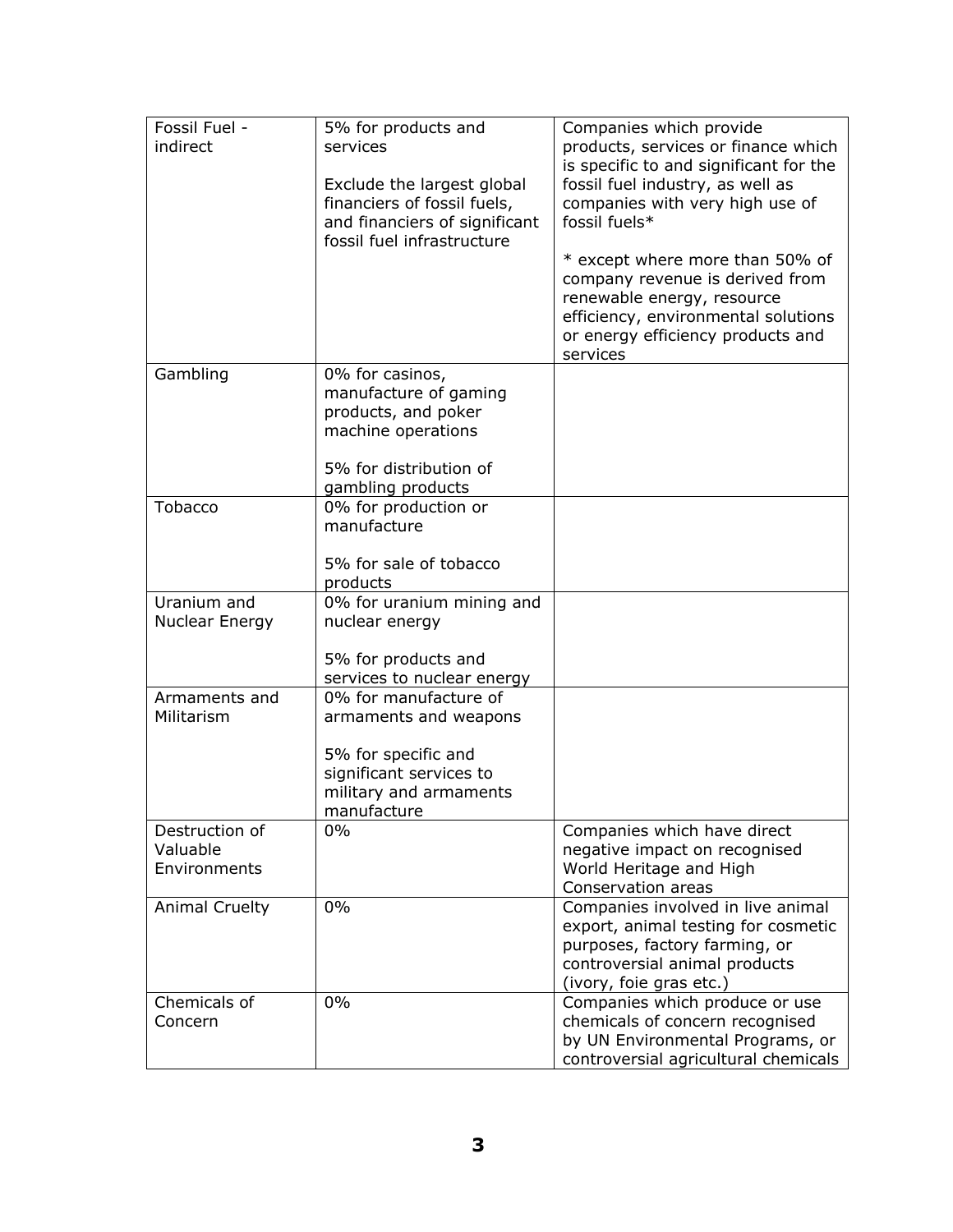| Mandatory<br>Detention of<br>Asylum Seekers<br>and for-profit<br>prisons | $0\%$                                                                        | Companies which operate<br>detention centres or for-profit<br>prisons                                                  |
|--------------------------------------------------------------------------|------------------------------------------------------------------------------|------------------------------------------------------------------------------------------------------------------------|
| Alcohol                                                                  | 5% for production<br>20% for sale of alcohol                                 |                                                                                                                        |
| Junk Foods                                                               | 33%                                                                          | Companies which produce or sell<br>junk foods                                                                          |
| Pornography                                                              | 0% for production of<br>pornography<br>5% for distribution of<br>pornography | Companies which produce or sell<br>pornography                                                                         |
| Human and Labour<br>Rights                                               | n/a                                                                          | Evidence of human rights<br>violations including child labour,<br>forced labour, sweatshops, bribery<br>and corruption |
| <b>Board Diversity</b>                                                   | n/a                                                                          | No women on board of directors                                                                                         |
| Payday lending                                                           | $0\%$                                                                        |                                                                                                                        |

A company exposed to significant ESG-related reputational risk or controversy may also be excluded where the Responsible Investment Committee considers that its inclusion would be inconsistent with the values of the Index.

#### **Index Evaluation**

The Index is evaluated annually in May. At each evaluation, the Responsible Investment Committee will provide Nasdaq with a list of globally sustainable companies as they have identified. The securities ranked 1-200 by market capitalization are selected. If less than 5 of the 200 securities are Climate Leaders based on Scope 4 carbon avoidance then Scope 4 Climate Leader companies will replace the companies with the lowest market capitalization in the index until 5 stocks are Scope 4 Climate Leaders or until there are no additional Scope 4 Climate Leaders to add to the Index. Security additions and deletions are made effective after the close of trading on the third Friday in May.

In order to mitigate turnover in the Index, the following buffer rules are applied:

- A current component in the Index which falls outside the top 200 securities by market capitalization will be retained provided it is ranked within the top 230 securities by market capitalization and provided it satisfies the other eligibility criteria;
- A current component in the Index whose carbon efficiency falls below the top one-third of companies in its industry will be retained in the Index provided it has a carbon efficiency that places it within the top 40% of companies in its industry and provided it satisfies the other Index eligibility criteria.

Additionally, if at any time during the year other than the Evaluation, an Index Security undergoes a fundamental alteration such as, but not limited to, its issuer filing for bankruptcy proceedings, switching its listing to an ineligible listing venue, or if it undergoes major corporate actions such as merger & acquisition (M&A) activity that would make the Index Security ineligible for inclusion in the Index, the security is removed from the Index and is not replaced. Ordinarily, a security is removed from the Index at its Last Sale Price. If, however, at the time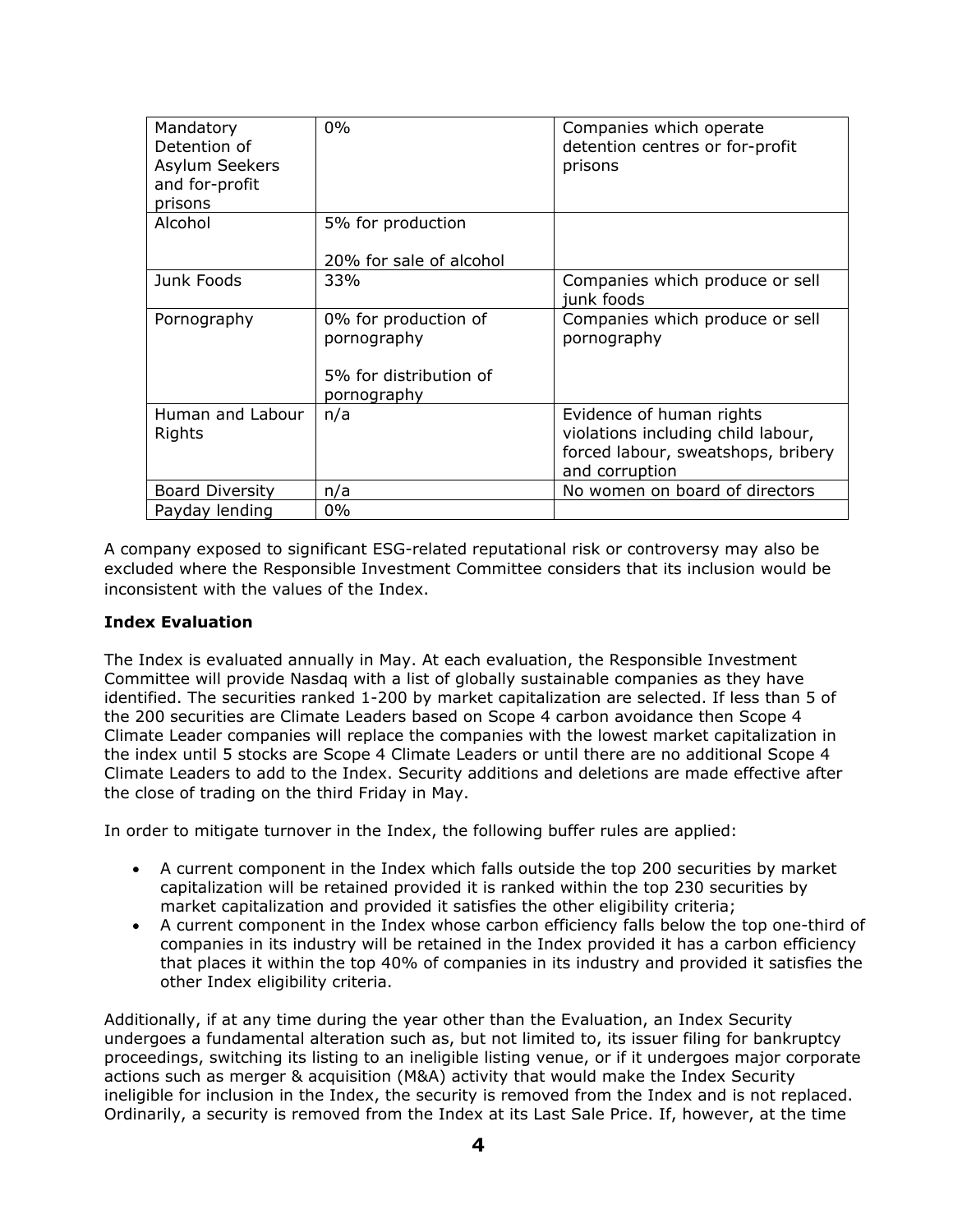of its removal the Index Security is halted from trading on its primary listing market and an official closing price cannot readily be determined, the Index Security may, at Nasdaq's discretion, be removed at a zero price. The zero price will be applied to the Index Security after the close of the market but prior to the time the official closing value of the Index is disseminated, which is ordinarily 17:16:00 ET.

#### **Index Maintenance**

Index Share changes are not made during the quarter however changes arising from stock dividends and stock splits are made to the Index on the evening prior to the effective date of such corporate action.

A special cash dividend announced by the listing exchange will result in an adjustment to the Last Sale Price of an Index Security prior to market open on the ex-date for the special amount distributed. A corresponding adjustment will be made to the Index Shares of the security such that the weight of the Index Security will not change as a result of the action. A special dividend may also be referred to as extra, extraordinary, non-recurring, one-time, unusual, etc.

In the interim periods between scheduled index reconstitution and rebalancing events, individual Index securities may be subject to a variety of corporate actions and events that require maintenance and adjustments to the Index. Specific treatment of each type of corporate action or event is described in **Nasdaq Corporate Actions and Events Manual – Equities,** which is incorporated herein by reference.

In certain cases, corporate actions and events are handled according to the weighting scheme or other index construction techniques employed. Wherever alternate methods are described, the Index will follow the "Non-Market Cap Corporate Action Method."

#### **Index Rebalancing**

The Index employs a modified market capitalization weighting methodology.

Under the methodology, each security is assigned its market capitalization weight such that:

- 1. no single security can have a weight of more than 4.0% in the Index; and
- 2. the aggregate Industry Weights of the Index cannot exceed the corresponding Industry Weight of the NQDM Index by more than three percentage points. Industry classification is determined according to the Industry Classification Benchmark (ICB), a product of FTSE International Limited that is used under license.

At each May evaluation, the Index is rebalanced such that the maximum weight of any single security does not exceed 4.0% of the Index. The excess weight of any capped security is distributed proportionally across the remaining securities in the Index. If, after this process, any Industry exceeds the benchmark Industry weight by more than three percentage points, that Industry is capped at the benchmark Industry weight plus three percentage points. The excess weight is distributed proportionally among the Industries that were not capped and to securities that were not already capped at 4.0%.

The modified market capitalization weighting methodology is applied to each Index Security using the Last Sale Price of the security at the close of trading on the last trading day in March. Index Shares are then calculated multiplying the weight of the security derived above by the new market value of the Index and dividing the modified market capitalization for each Index Security by its corresponding Last Sale Price. The changes are effective after the close of trading